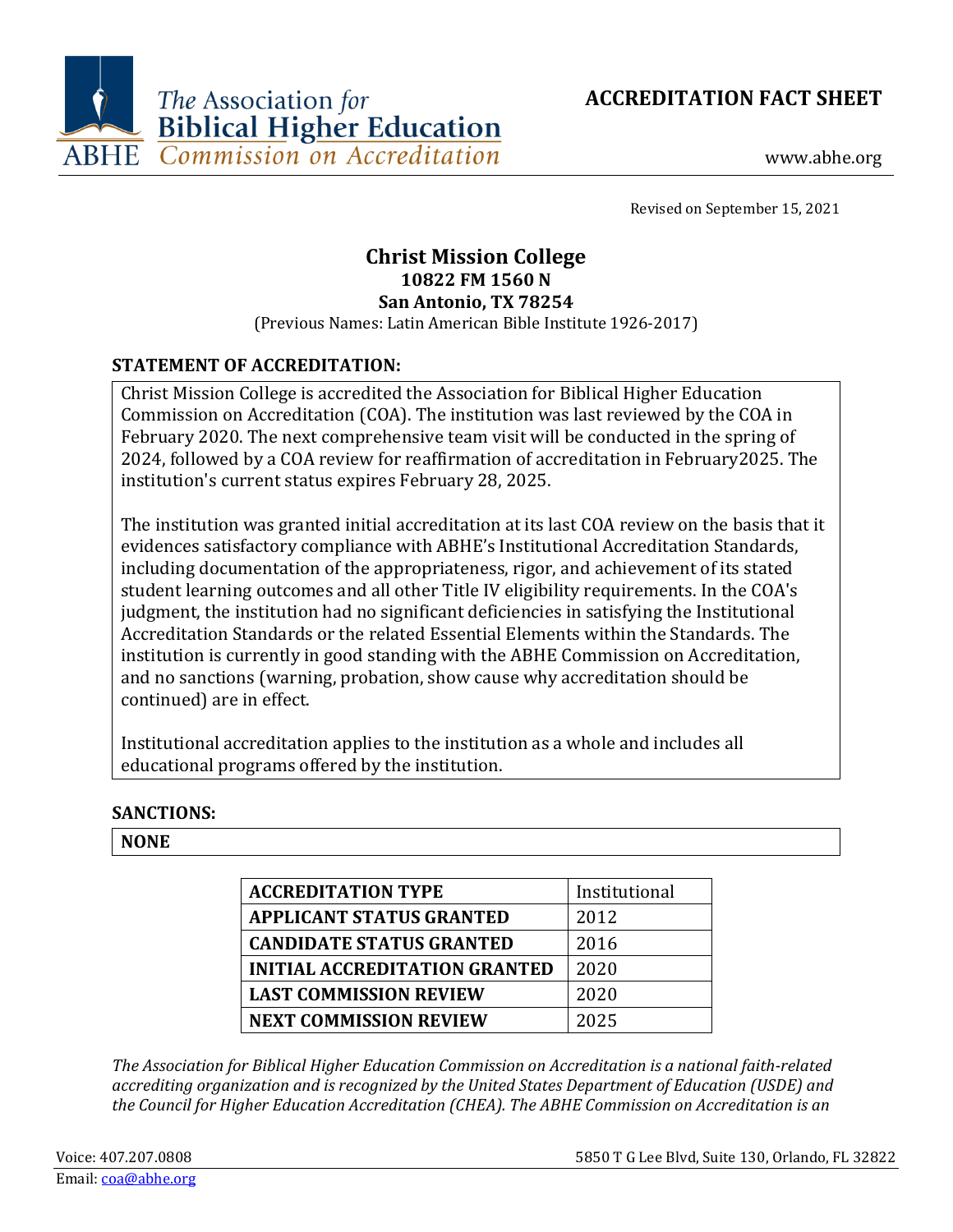*institutional and programmatic accreditor. Institutions that are institutionally accredited have been examined as a whole. Institutions that are programmatically accredited have specific programs that have been reviewed in light of ABHE standards. This statement of accreditation information is the Commission's official statement of an institution's accredited status.*

#### **ACCREDITATION DECISIONS:**

| <b>DATE</b>     | <b>ACTION</b>                          |  |  |  |
|-----------------|----------------------------------------|--|--|--|
| February 2020   | Granted initial accreditation          |  |  |  |
| , , , , , , , , | <b>T.T.</b> 1<br>$\sim$<br>.<br>,,,,,, |  |  |  |

*Includes the following: applicant status, candidate status, initial accreditation, reaffirmation of accreditation, sanction, substantive change approval - last 5 years. Please see the "Policy on Communication of Accreditation Decisions" in the COA Manual.*

#### **APPROVED DELIVERY METHODS:**

| TYPE:                           | <b>APPROVAL:</b>                                       |
|---------------------------------|--------------------------------------------------------|
| Distance Education (online)     | The institution is authorized to offer up to 49% of an |
|                                 | academic program via distance education (online).      |
| <b>Correspondence Education</b> | The institution is authorized to offer up to 49% of an |
|                                 | academic program via correspondence education.         |
| Competency-Based Education      | The institution is authorized to offer up to 49% of an |
|                                 | academic program via competency-based education by     |
|                                 | the course/credit approach or direct assessment.       |

*Please see the "Policy on Alternative Academic Patterns" in the COA Manual.*

### **APPROVED OFF-CAMPUS LOCATIONS:**

| None |  |
|------|--|
|      |  |

*A branch campus is an additional location of an institution that is geographically apart and independent of the main campus of the institution and (1) is permanent in nature;(2) offers courses in educational programs leading to a degree, certificate, or other recognized educational credential;(3) has its own faculty and administrative or supervisory organization; and (4) has its own budgetary and hiring authority. An additional location is a facility that is geographically apart from the main campus of the institution and at which the institution offers at least 50% of a program through classroom courses, hybrid courses, or a combination of both. An additional location may qualify as a branch campus and be subject to requirements pertaining to branch campuses. An extension site is an off-campus location where less than 50% of a degree program may be earned by classroom courses, hybrid courses, or a combination of both.*

## **APPROVED EDUCATIONAL PROGRAMS: DEGREE/DIPLOMA/CERTIFICATE PROGRAM (MAJOR/CONCENTRATION)**

| Associate of Arts          | Ministry              |
|----------------------------|-----------------------|
| <b>Bachelor of Science</b> | Ministries<br>`hurch- |

*A program is a primary focused area of study in an academic degree or certificate usually comprised of 24 or more credit hours in a single discipline or subject area (typically called a major in undergraduate programs or a concentration in graduate programs). Programs must be approved by the COA in accordance with the Policy on Substantive Change. Institutions are authorized to offer certificates or subprograms of less than 24 credit hours without special permission from the Commission on Accreditation. Such programs are not recorded on the Accreditation Fact Sheet.*